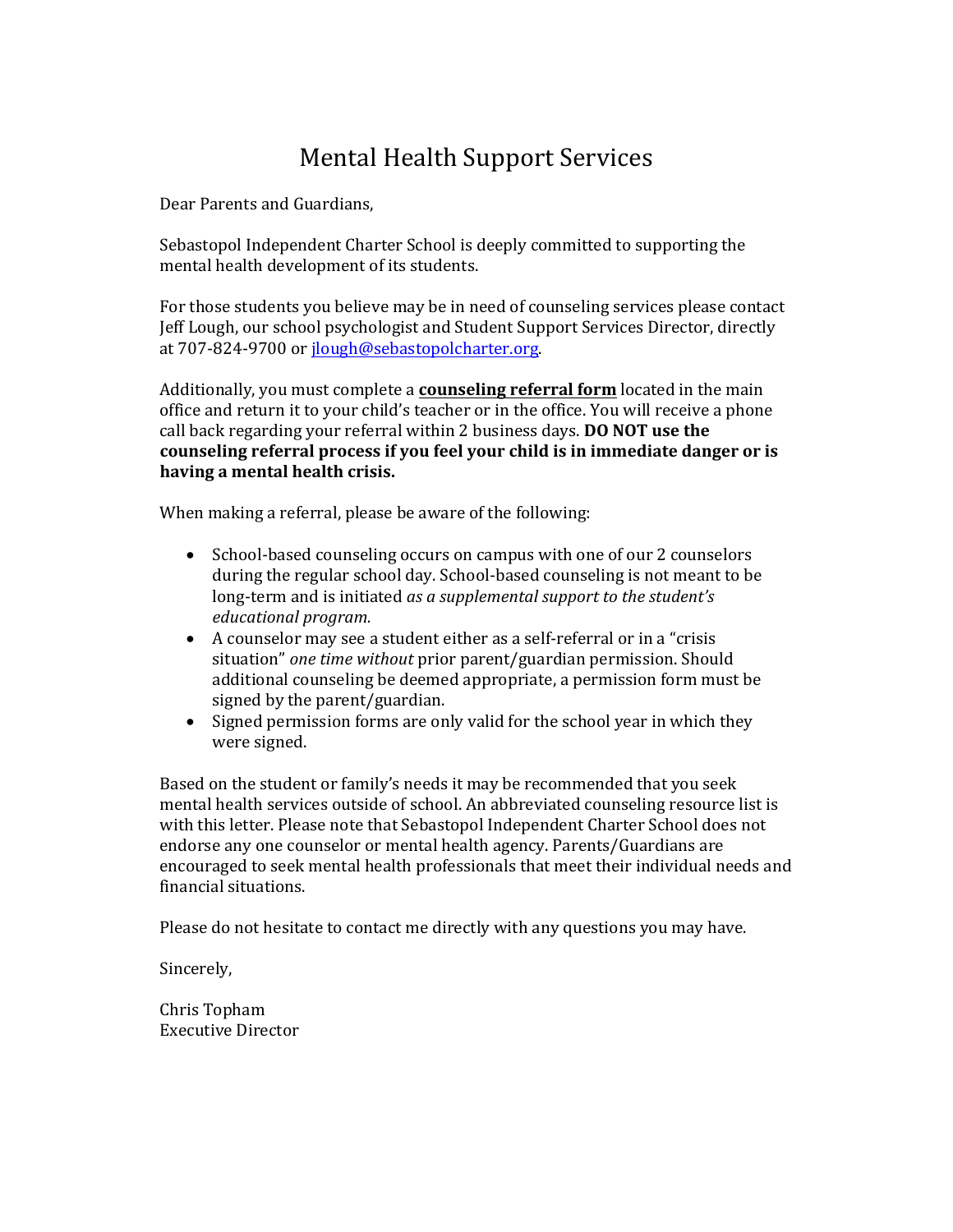# **Sebastopol Charter School**

# **Medical Services**

# **Integrative and Anthroposophical (Waldorf) Medical Doctor:**

**Dr. Daci (Daciana Iancu M.D.)** 632 Petaluma Ave, Sebastopol, CA 95472 Tel # 707-295-3755 Fax # 707-827-8382

# **Biodynamic Osteopathic Doctor:**

**Dr. Jennifer Weiss, Osteopathic Physician** 1212 Farmers Lane Suite 3, Santa Rosa, CA 95408 Tel # 707-829-9788 Osteopathicphysician.net

# **Counseling Referrals**

## **Santa Rosa:**

## **Sliding Scale Clinics:**

**Social Advocates For Youth (SAY)**  Address: 3440 Airway Dr. **(707) 544-3299**

**Support Our Students**

319 S E St **· (707) 284-3444**

**Family Service Agency** 751 Lombardi Ct **(707) 545-4551**

**Lomi School Foundation and Psychotherapy Clinic** 534 B Street Santa Rosa, CA 95401 (**707) 579-0465**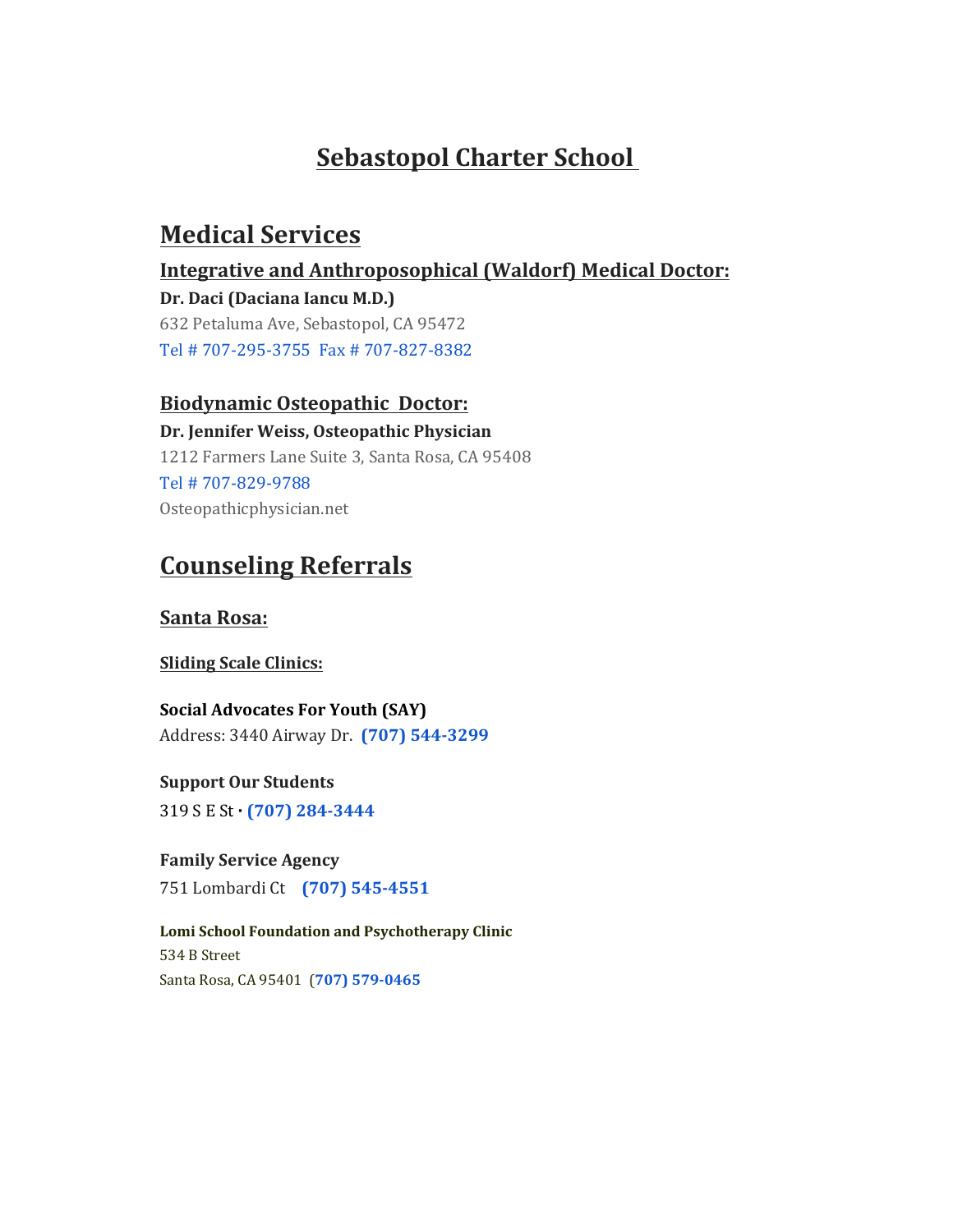#### **Relationship Center for Change**

884 3rd Street Suite A (lower floor) Santa Rosa, CA 95404-4567 **(707) 523-8009**

#### **Treatment Center for Eating Disorders:**

**Full Heart Treatment Center Community Group** 606 Beaver Street Wednesdays 6:30-7:30pm 707-544-5717 Free for all to attend

Santa Rosa, CA 95404 **Open to anyone with disordered eating** 

**Private Practice: (May take medical or insurance)**

**Lisa Rohe, PSY.D Teen Therapy** 1008 Fifth St Santa Rosa, CA 95404 **707-849-8324**

Sonomateentherapy.com

**Erica Lindstrom-Dake, MFTI (worked at Credo as a counselor for one year) Family and Teen Therapy** 2460 West 3rd Street, Suite 230 707-477-1724

**Mark Falls, PhD Teens and Addiction Therapy** 1160 N Dutton Ave Santa Rosa, CA 95401 707-525-9300

### **Sebastopol:**

**Private Practice:**

**Vanessa Eyen, MFT Child and Teen Therapy 707-888-3239 Naturebasedcounseling.com**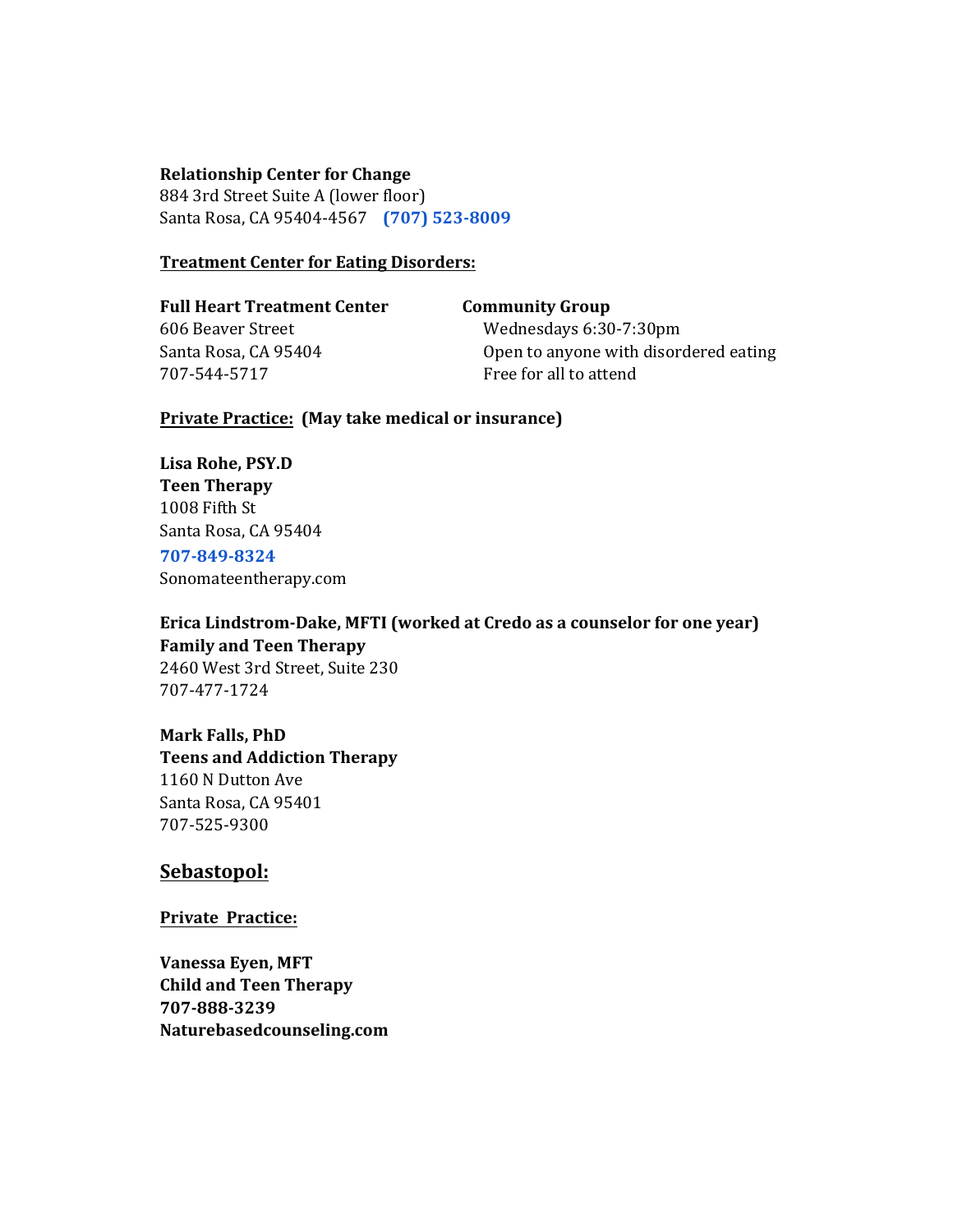**Sharon Sigler AMFT Charter School Mom Naturebasedcounseling.com 7765 Healdsburg Ave Sebastopol, CA**

### **Takes insurance and medi-cal:**

# **Vanessa Eyen, LMFT Accepting Medical in October 2019** 7765 Healdsburg Ave, Suite 13 Naturebasedtherapy.com 707-861-8555

### **Bob Leopard, LMFT**

7765 Healdsburg Ave Suite 13 415-250-6814

### **Sara Cicero, LMFT**

**www.saracicero.com** 707-540-3601 Offices in Sebastopol

# **Tonya Stoddard, LCSW, Threefold Counseling Anthroposophically (Waldorf) Informed Counseling**

**www.threefoldcounseling.com**

632 Petaluma Ave, Sebastopol, CA 95472 Tel # 707-295-3755

### **Anne Gibson,**

Marriage & Family Therapist, MA, LMFT Past SCS Waldorf parent 707--820-2104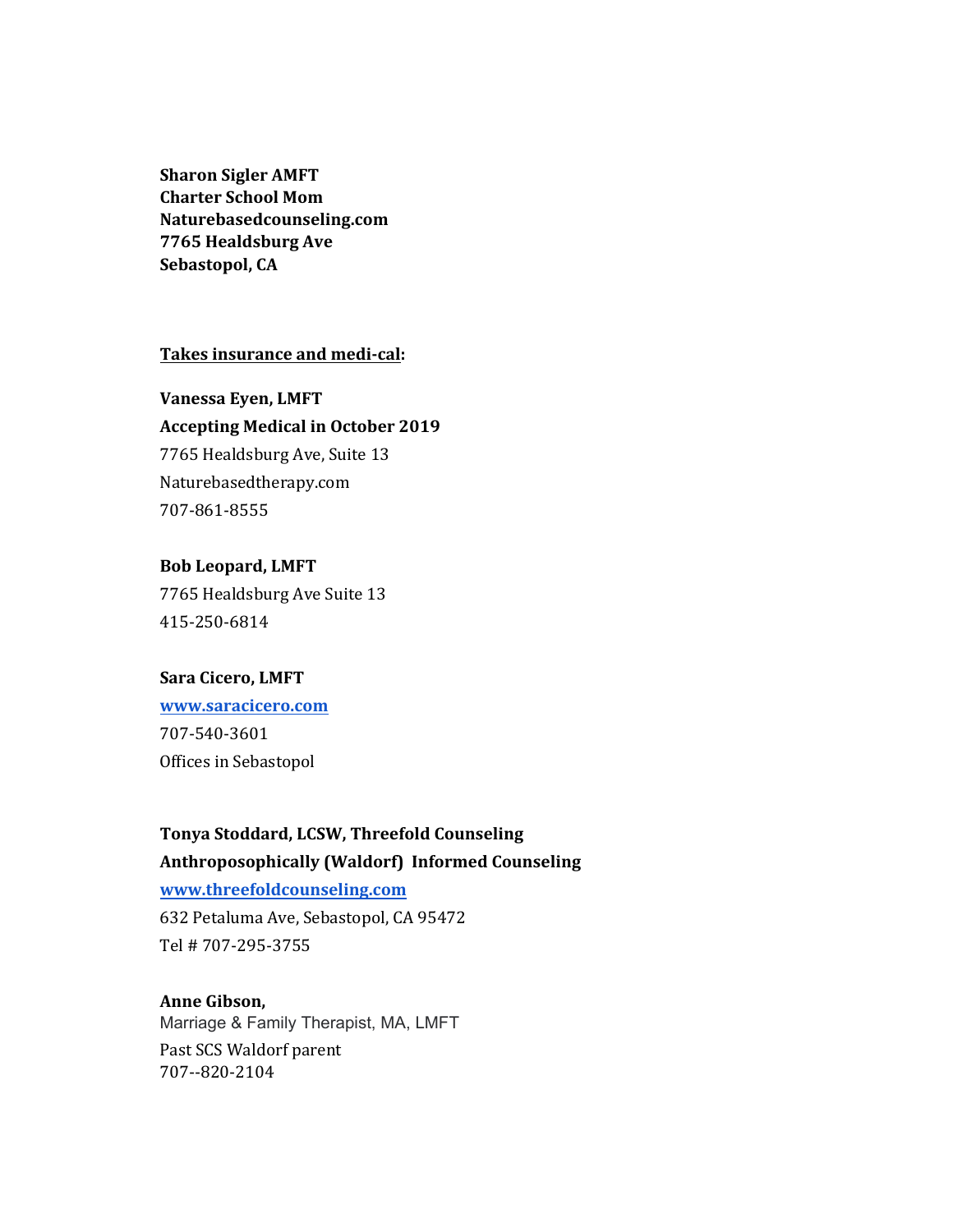#### **Maggie Self, MFT**

**7765 Healdsburg Avenue Suite 13 Sebastopol, California 95472 Maggieroseself.com (707) 419-3445**

### **Rima Roberts, LMFT**

**rimarobertsmft.com** 7765 Healdsburg Ave Sebastopol, Ca 95472 **707-634-4778**

## **Adrine Prichard, PhD Charter School Mom Sebastopol, California 95472**

**(707) 329-3929**

### **Telehealth:**

### **Elizabeth Sockolov, AMFT**

Elizabeth@OneMindTherapy.com (707) 780-3003 2 year internship at Credo High School Offering video chat or phone sessions Specializes in working with teens and substance use disorders

### **Vanessa Eyen, LMFT**

Online and outdoor sessions available Naturebasedtherapy.com 707-861-8555

### **Rohnert Park:**

**Patricia Yardley pyardley1@comcast.net 707-322-8528**